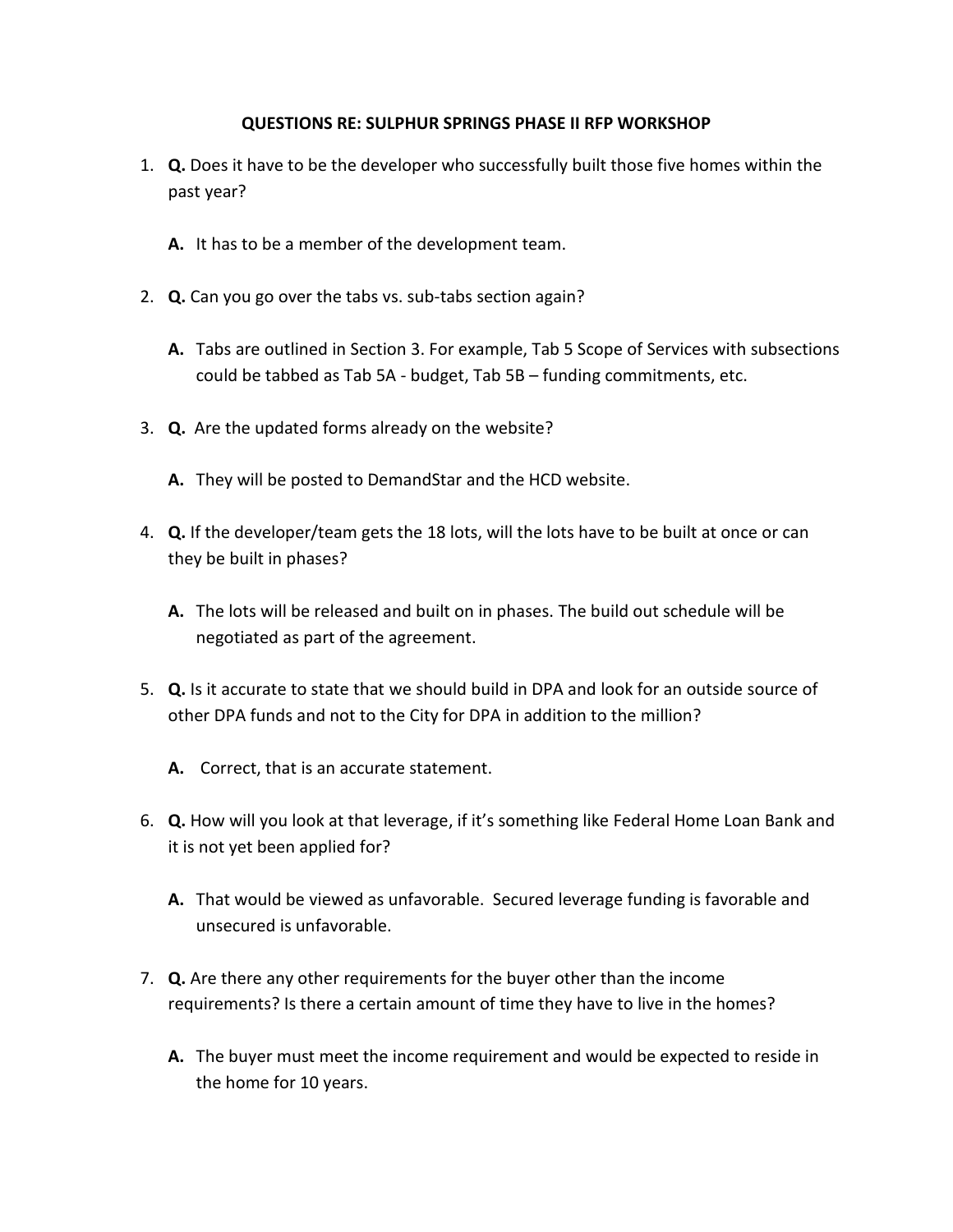8. **Q.** If there is anything that delays or sets us back on the completion time, is there a waiver?

**A.** Your plan should outline the building, marketing and projected sales timeline.

- 9. **Q.** Are you looking for the proforma to include the value of the land and use that as down payment assistance as a pass through as a lien to the homeowner?
	- **A.** Your plan should outline how you are going to use the value of the land.
- 10. **Q.** Can the house be resold within the 10 year period?
	- **A.** Yes, but it has to be sold to another income eligible homeowner or the funds must be repaid at the time of sale.
- 11. **Q.** Who is going to monitor the property if it's sold before the 10 year period is up?
	- **A.** City of Tampa
- 12. **Q.** Hypothetically, if you have a buyer who saves and has their down payment, can the lot be the lien on the property?
	- **A.** Yes. It will be easier to explain the lien once we know how the project is structured; it will be negotiated after award during the technical assistance when we are developing the agreement.
- 13. **Q.** Does the lien go away after 10 years?
	- **A.** Yes.
- 14. **Q.** Will the developer get the \$1 million up front or will it be reimbursed?
	- **A.** The money will be disbursed on a reimbursement basis.
- 15. **Q.** What's the maximum developer fee?
	- **A.** You will tell us what you propose and it will be negotiated before the agreement is executed.